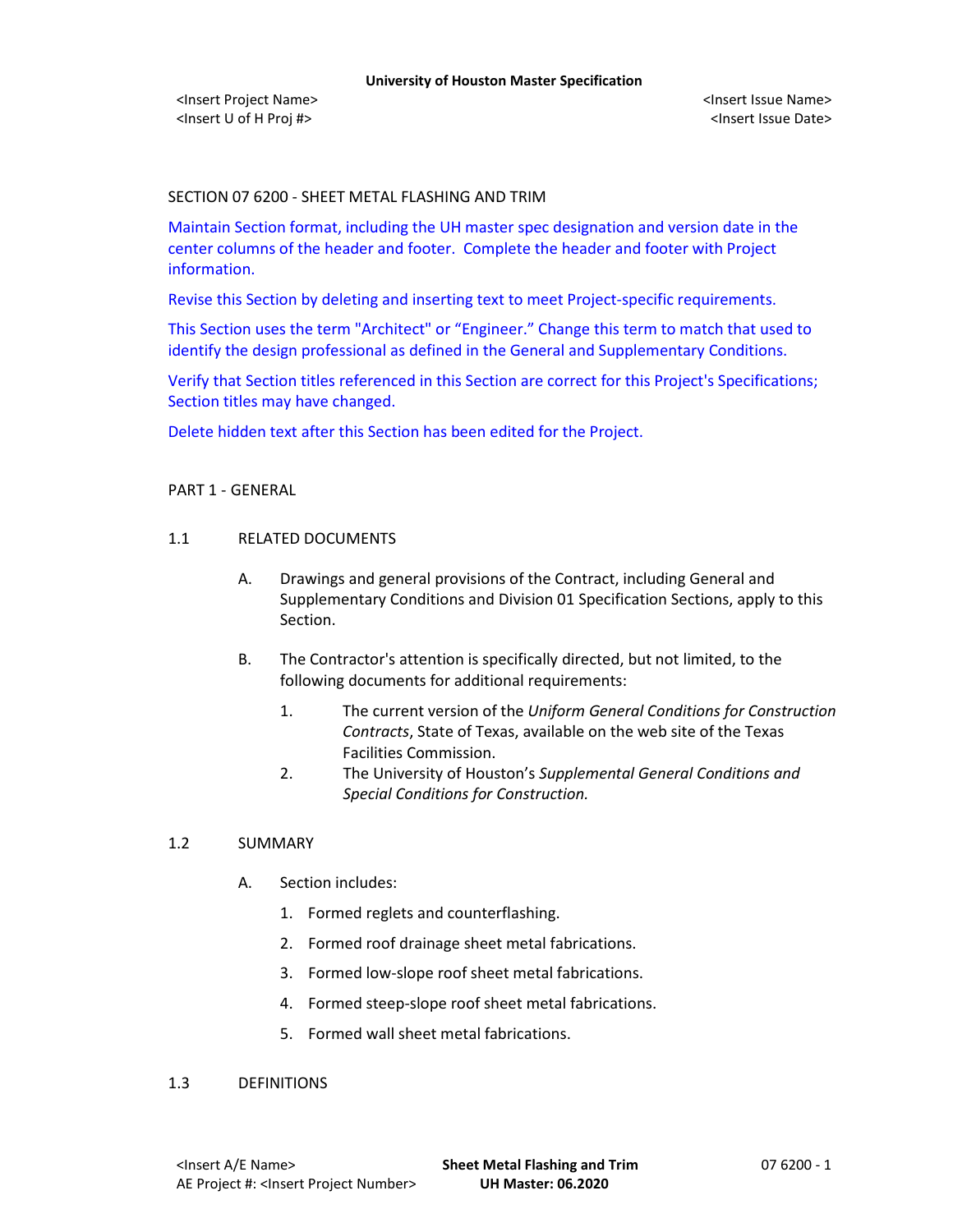A. Sheet Metal Terminology: See Sheet Metal and Air Conditioning Contractors National Association, Inc. (SMACNA) "Architectural Sheet Metal Manual – Sixth Edition" for definition of terms related to work in this Section.

# 1.4 PERFORMANCE REQUIREMENTS

Select first or second option in Paragraph below as appropriate for Project. If second option is selected ensure uplift pressures are, in fact, on the Drawings.

- A. General Performance: Installed sheet metal shall withstand specified uplift pressures [**Insert pressures**] [**as indicated on Drawings**], thermally induced movement, and exposure to weather without failure due to defective manufacture, fabrication, installation, or other defects in construction. Sheet metal units shall remain watertight.
- B. Material Compatibility: Provide sheet metal materials that are compatible with one another under conditions of service and application required, as demonstrated by the sheet metal manufacturer based on testing and field experience.
- C. Comply with governing codes and regulations. Use experienced installers. Deliver, handle and store materials in accordance with manufacturer's instructions.
- D. Clear Lake Campus to meet the requirements of the Texas Windstorm Act.
- E. Reference Standards: Applicable portions of SMACNA, ANSI/SPRI ES-1, ASTM and NAAMM publications.

#### 1.5 SUBMITTALS

- A. Product Data: For each type of product indicated. Include material descriptions, ASTM standards, and dimensions of individual components and profiles.
- B. Shop Drawings: Show installation layouts of sheet metal flashing and trim, including plans, elevations, expansion-joint locations, and keyed details. Distinguish between shop-and field-assembled work.
	- 1. Submit the following: Include details for forming, joining, supporting, and securing sheet metal flashing and trim, including pattern of seams, termination points, fixed points, expansion joints, expansion-joint covers, edge conditions, special conditions, and connections to adjoining work.
		- a. Counterflashing at roof edges
		- b. Coping and drip edge at roof edges
		- c. Counterflashing at doors/windows for protection of waterproofing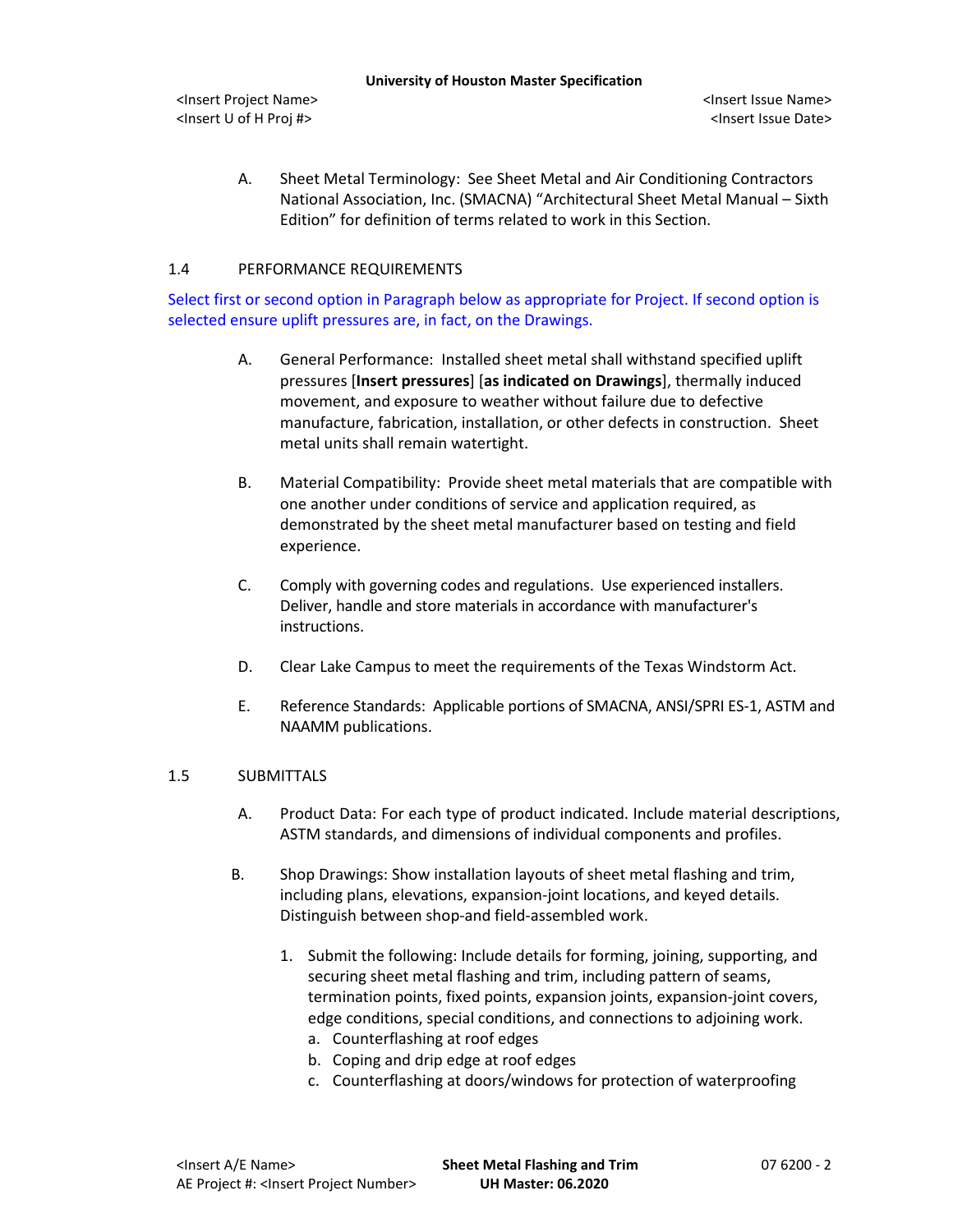**University of Houston Master Specification**

<Insert Project Name> <Insert Issue Name> <Insert U of H Proj #> <Insert Issue Date>

- d. Receiver sections
- e. Counterflashing at elevation transitions (doors to perimeter edges)
- f. Through-wall flashing pans
- g. Roof expansion joints
- h. Penetration flashing (including rain hoods)
- C. Samples:
	- 1. For each exposed product and for each finish specified. .

2. Construct typical lap splice or seam for mechanically-jointed systems, and solder lap or seam for field-solderable systems.

- D. Warranty: Sample of special warranty
- E. Maintenance data.

# 1.6 QUALITY ASSURANCE

- A. Sheet Metal flashing and Trim Standard: Comply with SMACNA's "Architectural Sheet Metal Manual" unless more stringent requirements are specified or shown on Drawings.
- B. Copper Sheet Metal Standard: Comply with CDA's "Copper in Architecture Handbook." Conform to dimensions and profiles shown unless more stringent requirements are indicated.
- C. All sheet metal copings, fasciae, gravel guards, and other metal edges shall be tested in accordance with ANSI/SPRI ES-1 to confirm and demonstrate performance under wind pressures generated by the design wind speeds.
- D. Mockups: Build mockups to verify selections made under sample submittals and to demonstrate aesthetic effects and set quality standards for fabrication and installation.
	- 1. Build mockup of typical sheet metal flashing conditions at either a standalone mockup or on the building that, once accepted, can be included in the construction of the Project. Include perimeter flashings for fenestrations and through wall flashings including supporting construction cleats, seams, attachments, underlayment and accessories.
- E. Pre-installation Conference: Conduct conference at Project site.
	- 1. Review Site use, access, staging and set-up location limitations.
	- 2. Review methods and procedures related to sheet metal installation, including manufacturer's written instructions, including, but not limited to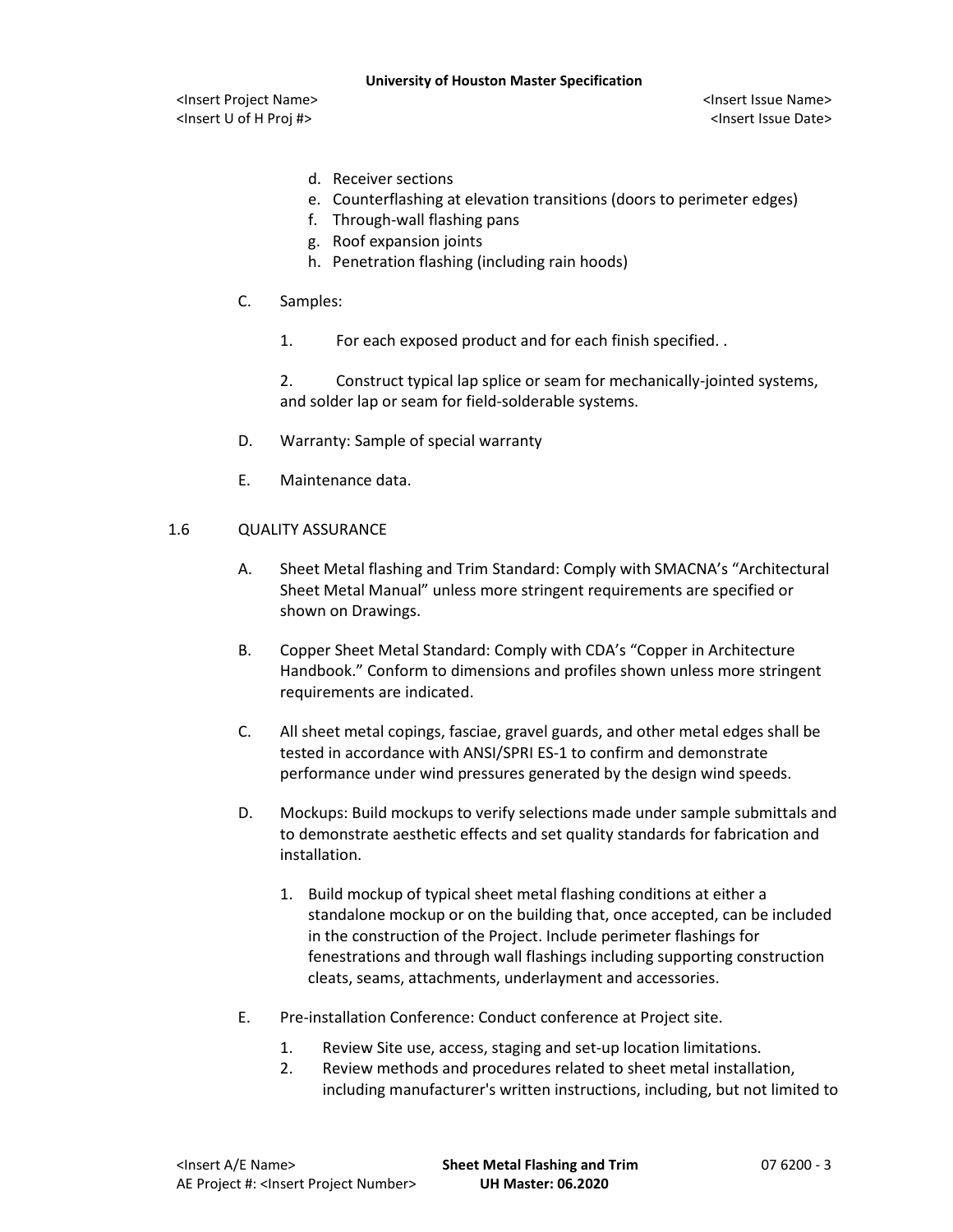the following: forecast weather conditions, storage and protection of materials prior to installation, surface preparation and pretreatment, environmental conditions.

- 3. Review and finalize construction schedule and verify availability of materials, installer's personnel, equipment, and facilities needed to make progress and avoid delays.
- 4. Examine deck substrate conditions and finishes for compliance with requirements, including flatness and fastening.
- 5. Review structural loading limitations of roof deck during and after roofing.
- 6. Review all field conditions that will affect roofing system.
- 7. Review governing regulations and requirements for insurance and certificates if applicable.
- 8. Review temporary protection requirements for sheet metal system and surrounding work during and after installation.
- 9. Review sheet metal observation and repair procedures.
- 10. Review reporting procedures.
- 11. Review related project details and interfaces with adjacent work.
- 12. Review testing and inspection requirements.
- 13. Review notification procedures for inspections.
- 14. Review documentation of modifications and repairs for project record.
- 15. Review documentation required for manufacturer's warranty.
- 16. Review governing regulations and requirements for insurance and certificates if applicable.
- 17. Review quality control and quality assurance plans.

# 1.7 DELIVERY, STORAGE AND HANDLING

- A. Deliver materials requiring fire resistant classifications packaged with labels intact and legible.
- B. Protect existing building construction and all work in place from damage resulting from the storage, preparation, handling and application of roofing materials.
- C. Keep all material dry while they are transported, stored and installed. Do not allow materials to be exposed to any moisture anywhere, at any time, during transportation, storage, handling and installation.
- D. Store all materials on raised platforms with weather protective coverings. The manufacturer's standard packaging and covering is not considered adequate weather protection. Tarpaulins are preferred for protection of all roof materials. If visqueen coverings are used, venting of each package is required.
- E. Material storage procedures will be constantly monitored and strictly enforced.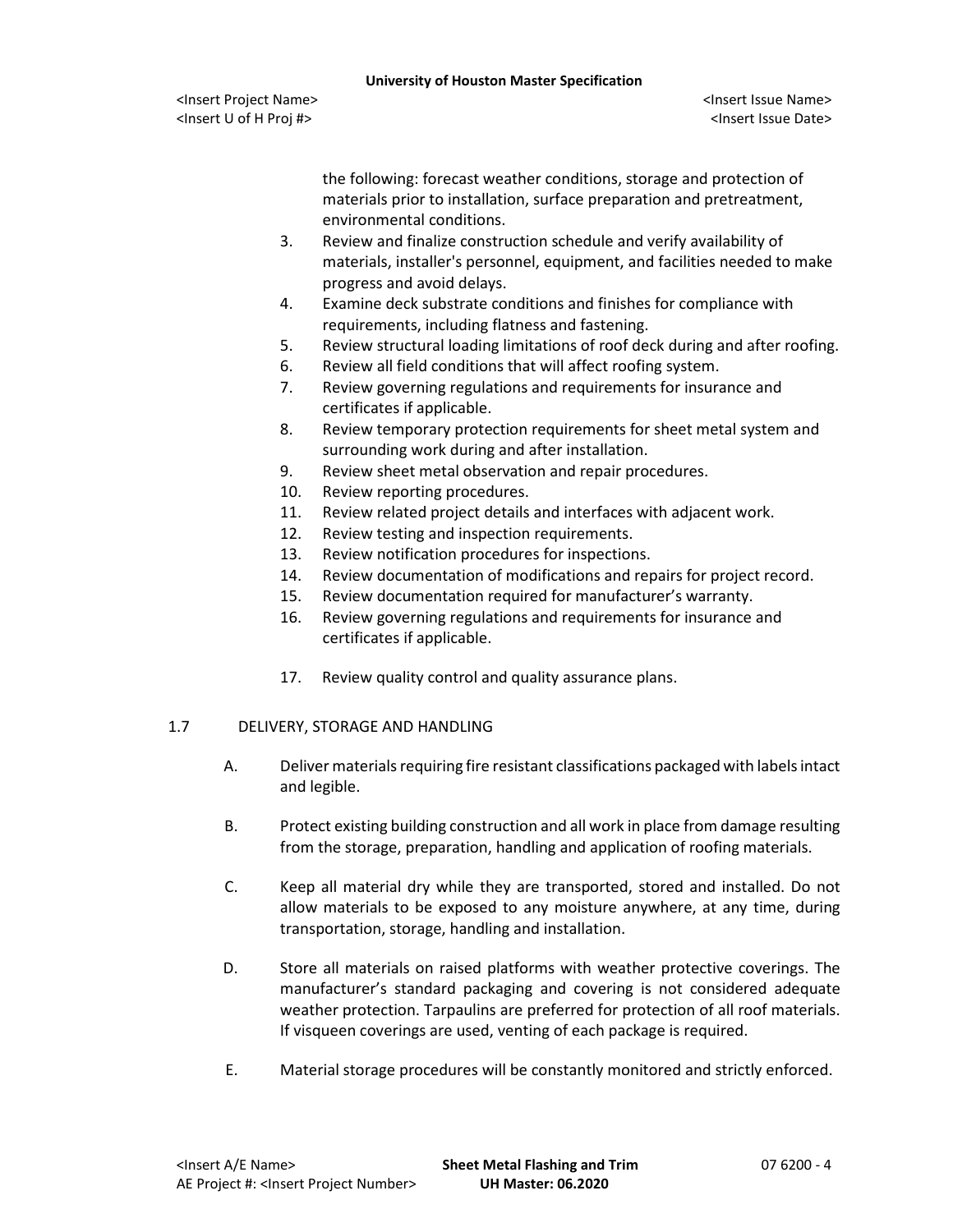- F. Handle all materials to avoid damage.
- G. Storage of all materials shall conform to the limitations recommended by the material manufacturer, including restrictions on ambient temperatures and shelf life.
- H. Materials stored on roofs shall be limited to the safe loading of structural framing, and only at locations designated and approved by the Architect/Engineer and Owner. Storage of materials shall not be allowed at any locations where new roofing insulation or roofing membrane materials have been installed

# 1.8 PROJECT CONDITIONS

- A. Safety
	- 1. Take all necessary precautions regarding worker health and safety when using solvents, adhesives and primers.
	- 2. Store flammable liquid and materials away from open sparks, flames and extreme heat.
	- 3. Take necessary precautions when using solvents and adhesives near fresh air intakes.
	- 4. Comply with all OSHA requirements for construction.
- B. Daily site cleanup shall be performed to minimize debris and hazardous congestion.
- C. Weather Limitations: Proceed with installation only when existing and forecasted weather conditions, e.g. extreme temperature, high winds, high humidity and moisture, will permit sheet metal system to be installed according to manufacturer's written instructions and warranty requirements.
- D. Verify existing dimensions and details prior to installation of materials. Notify Architect/Engineer of conditions found to be different than those indicated in Contract Documents. Architect/Engineer will review situation and inform Contractor and installer of changes.
- E. Comply with Owner's limitations and restrictions for site use and accessibility.
- F. Install materials in strict accordance with safety requirements required by roofing manufacturer, Material Safety Data Sheets, and local, state, and federal rules and regulations.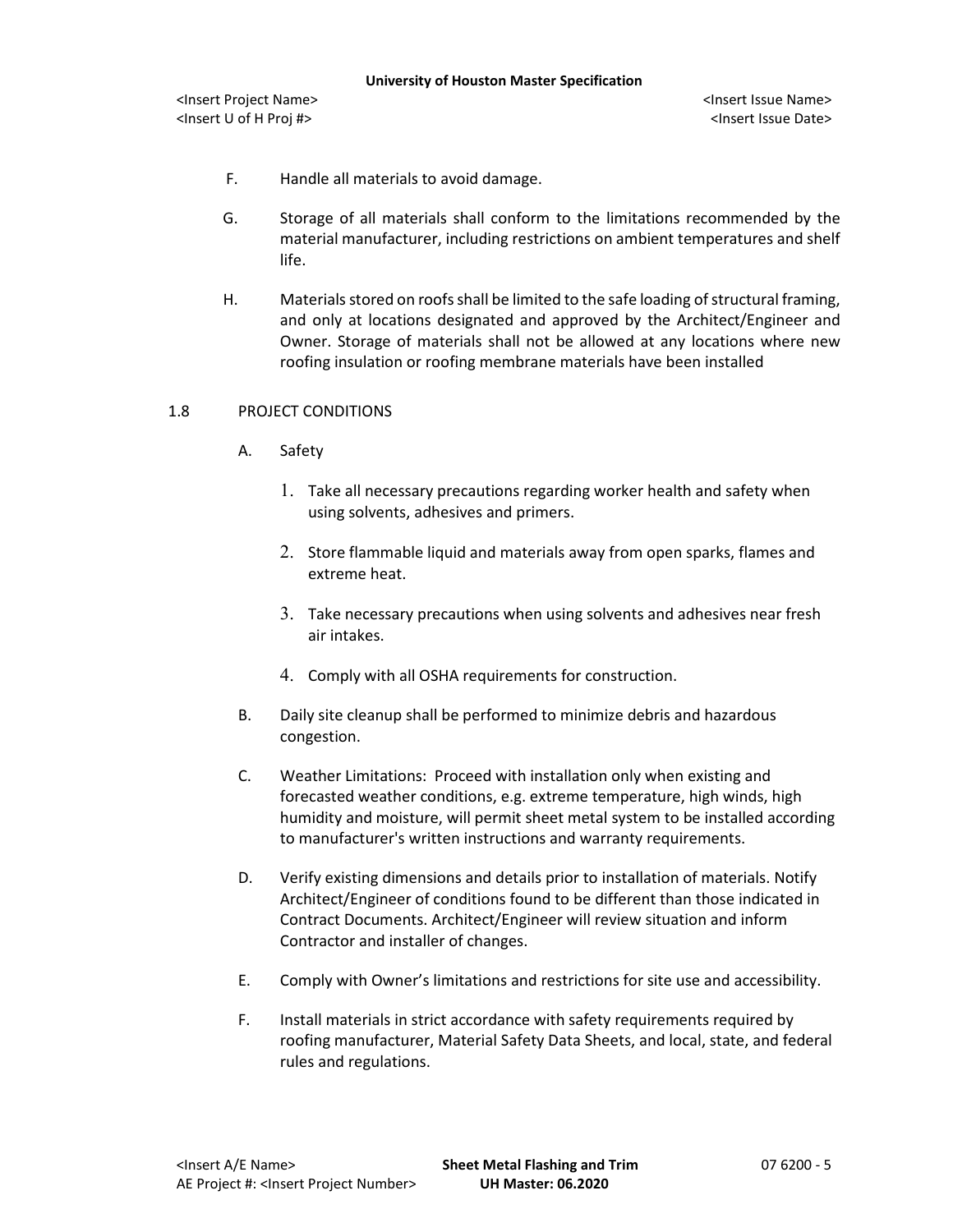- G. Protection
	- 1. Schedule installation sequence to limit access and utilization of the newly installed roofing system for material storage, construction staging, mechanical and/or excessive foot traffic.
	- 2. Protect roofing membrane, building surfaces, paving and landscaping from traffic and roofing equipment. Provide temporary walkways constructed of plywood and set on protective material in traffic and construction areas.
	- 3. Restore or replace all work or materials damaged by the sheet metal operation.
	- 4. Remove protection materials upon completion of work.
	- 5. Adverse weather could have a detrimental effect on adhesives, general production efforts or the quality of the finished installation. Contact manufacturer for recommendations and acceptable tolerances.
- H. Daily seal: Ensure that moisture does not penetrate beneath any completed sections of the sheet metal by installing temporary terminations at the end of each work day and prior to the arrival of inclement weather. Inspect existing components for moisture intrusion along the temporary terminations at temporary cut-offs, tie-ins and night seals after opening the seal on the next workday. Remove any wet, damp or moisture-damaged materials. All construction debris shall be removed from the construction site and legally disposed of offsite.
- I. Coordination with Other Trades The Work of this Section shall be coordinated with and properly integrated into related Work covered by other Sections.

#### 1.9 WARRANTY

- A. Manufacturer's Special Warranty on Finishes: Manufacturer's standard form in which manufacturer agrees to repair finish or replace sheet metal flashing and trim that shows evidence of deterioration of factory-applied finishes within 20 years from date of Substantial Completion.
- B. Installer's Warranty: Submit sheet metal Installer's warranty, signed by installer, covering the Work of this Section, including all components of sheet metal system for five years from date of Substantial Completion. Warranty shall include all materials, labor, tools and equipment necessary for repair, restoration or replacement of all new work damaged as a result of defects, imperfections, or faults in Materials and Workmanship.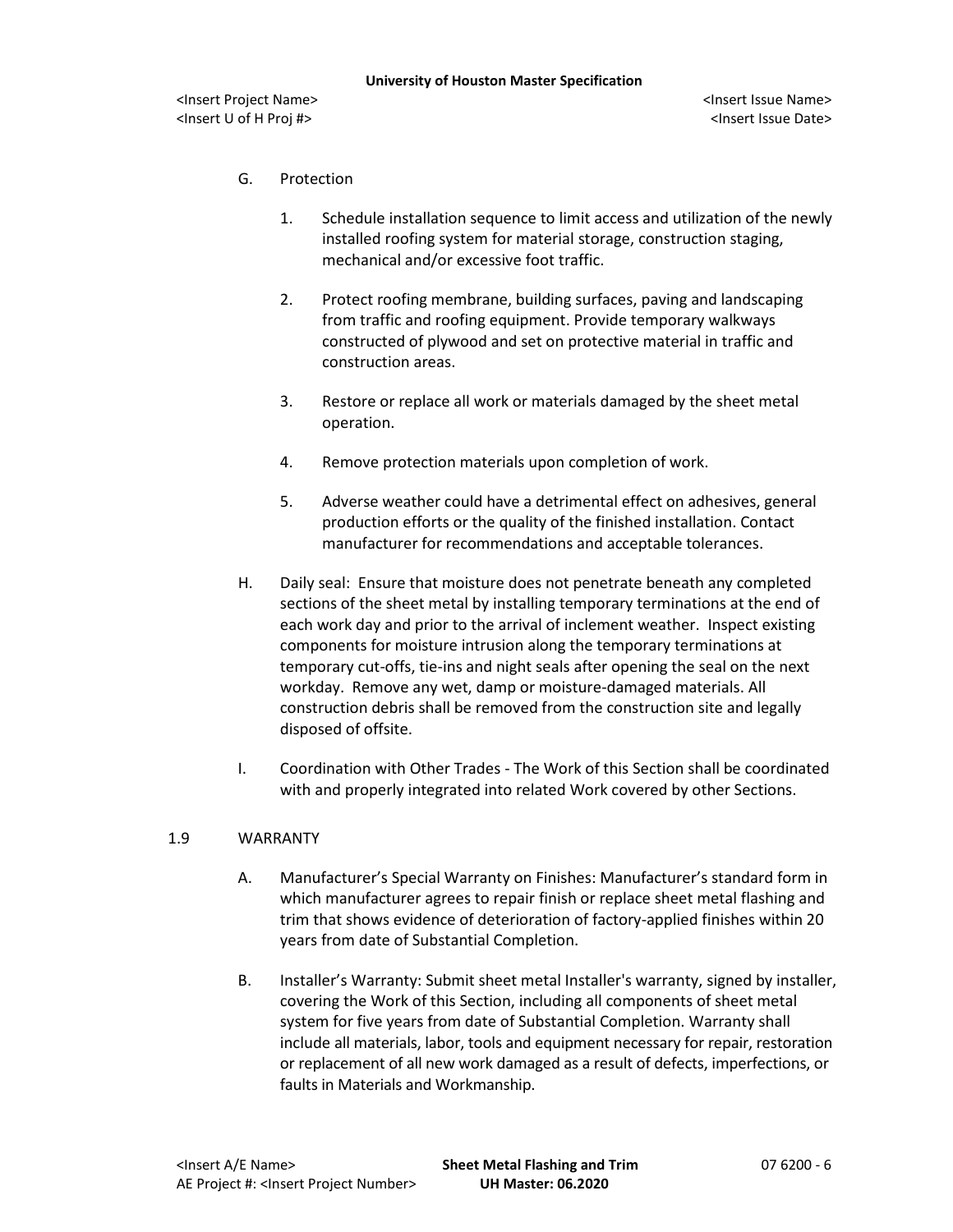# PART 2 - PRODUCTS

### 2.1 SHEET METALS

- A. General: Protect mechanical and other finishes on exposed surfaces from damage by applying a strippable, temporary protective film before shipping.
- B. Copper Sheet: ASTM B 370, cold-rolled copper sheet, H00 or H01 temper.
	- 1. Non-Patinated Exposed Finish: Mill.
- C. Aluminum Sheet: ASTM B 209, alloy as standard with manufacturer for finish required, with temper as required to suit forming operations and performance required.
	- 1. Exposed Coil-Coated Finishes:
		- a. Two-Coat Fluoropolymer: AAMA 620. Fluoropolymer finish containing not less than 70 percent PVDF resin by weight in color coat.
	- 2. Color: As selected by Architect from manufacturer's full range.
- D. Stainless Steel Sheet (all metal flashings except through-wall flashing pans): ASTM A167, Type 304, dull cold rolled finish.
- E. Stainless-Steel Sheet (Through-wall Flashing Pans): ASTM A 240/A 240M or ASTM A 666, Type 316, dead soft, fully annealed; 2D (dull, cold rolled) finish.
- F. Aluminum-Zinc Alloy-Coated Steel Sheet: ASTM A 792/A 792M, Class AZ50 coating designation, Grade 40 (Class AZM150 coating designation, Grade 275); structural quality.
	- 1. Surface: Manufacturer's standard clear acrylic coating on both sides.
	- 2. Exposed Coil-Coated Finish:
		- a. Three-Coat Fluoropolymer: AAMA 621. Fluoropolymer finish containing not less than 70 percent PVDF resin by weight in both color coat and clear topcoat.
	- 3. Color: As selected by Architect from manufacturer's full range.

#### 2.2 UNDERLAYMENT MATERIALS

A. Self-Adhering, High-Temperature Sheet: Minimum 40 mils thick, consisting of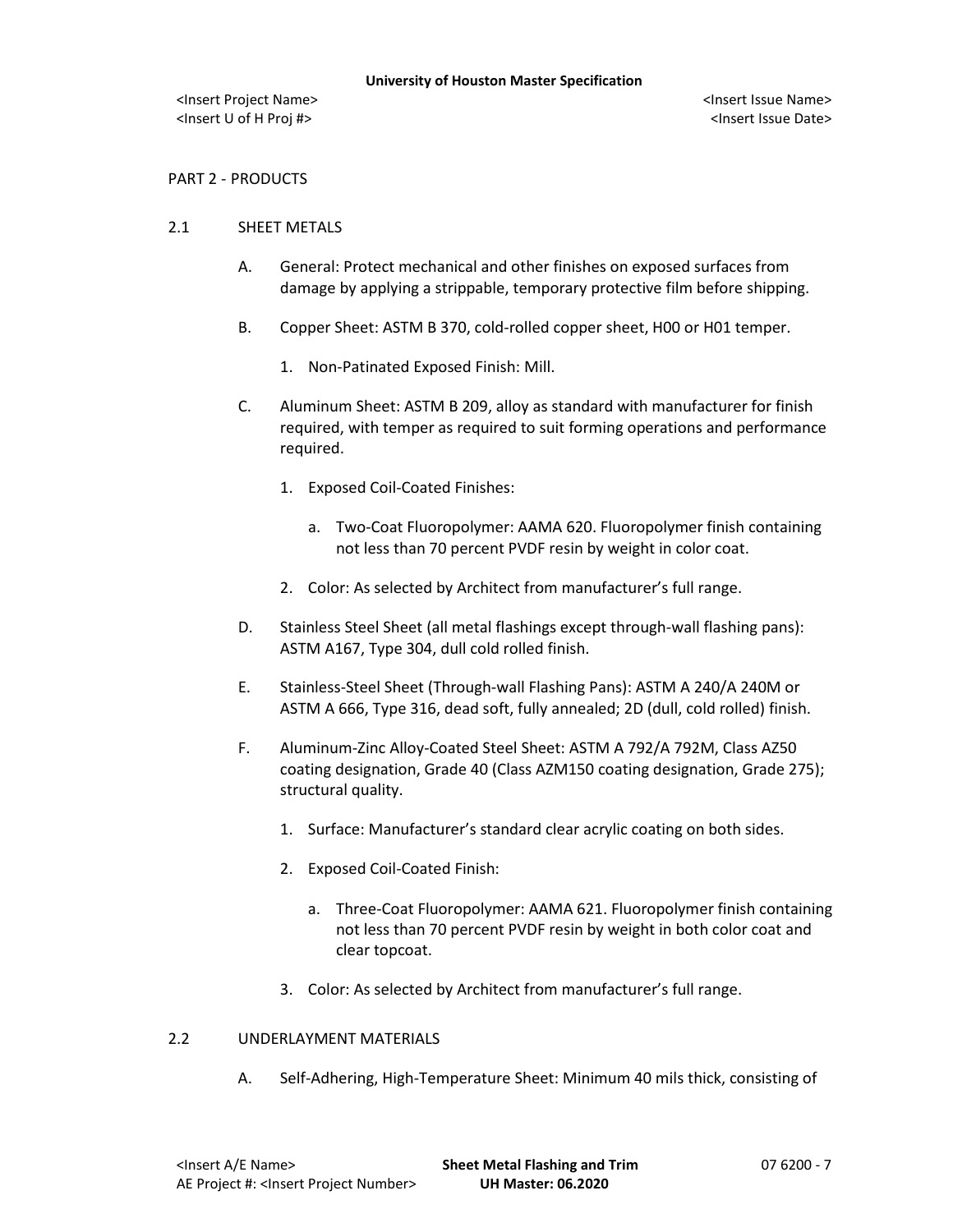slip-resisting polyethylene-film top surface laminated to layer of butyl or SBSmodified asphalt adhesive, with release-paper backing; cold applied. Provide primer when recommended by underlayment manufacturer.

- 1. Thermal Stability: ASTM D 1970; stable after testing at 240 deg F.
- 2. Low-Temperature Flexibility: ASTM D 1970; passes after testing at minus 20 deg F.

# 2.3 MISCELLANEOUS MATERIALS

- A. General: Provide materials and types of fasteners, solder, welding rods, protective coatings, separators, sealants and other miscellaneous items as required for complete sheet metal flashing and trim installation and recommended by manufacturer of primary sheet metal or manufactured item unless otherwise indicated.
- B. Fasteners: Wood screws, annular threaded nails, self-tapping screws, selflocking rivets and bolts, and other suitable fasteners designed to withstand design loads and recommended by manufacturer of primary sheet metal or manufactured item.
	- 1. General: Blind fasteners or self-drilling screws, gasketed, with hex-washer head.
		- a. Exposed Fasteners: Heads matching color of sheet metal using plastic caps or factory-applied coating.
		- b. Blind Fasteners: High-strength aluminum or stainless-steel rivets suitable for metal being fastened.
		- c. Spikes and Ferrules: Same material as gutter; with spike with ferrule matching internal gutter width.
	- 2. Fasteners for Copper Sheet: Copper, hardware bronze or Series 300 stainless steel.
	- 3. Fasteners for Aluminum Sheet: Aluminum or Series 300 stainless steel.
	- 4. Fasteners for Stainless-Steel Sheet: Series 300 stainless steel.
- C. Solder:
	- 1. For Copper: ASTM B 32, Alloy grade 50A, 50 percent tin and 50 percent lead.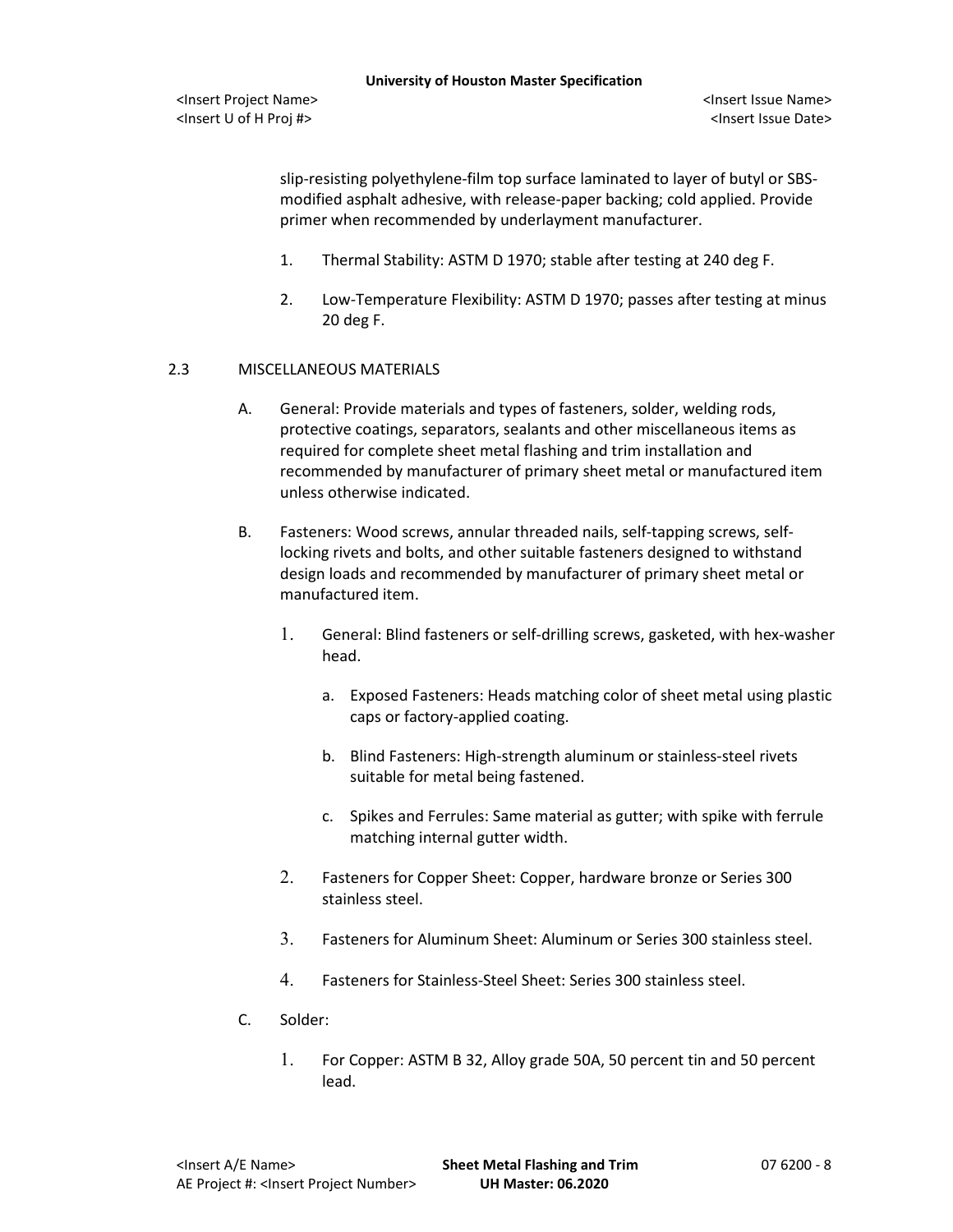<Insert U of H Proj #> <Insert Issue Date>

- i. Flux: Rosin, muriatic acid neutralized with zinc or approved equal.
- 2. For Stainless Steel: ASTM B 32, Grade Sn60, with an acid flux of type recommended by stainless-steel sheet manufacturer.
- D. Sealant Tape: Pressure-sensitive, 100 percent solids, gray polyisobutylene compound sealant tape with release-paper backing. Provide permanently elastic, non-sag, non-toxic, non-staining tape ½ inch wide and 1/8 inch thick.
- E. Elastomeric Sealant: ASTM C920, elastomeric polymer sealant; low modulus; of type, grade, class, and use classifications required to seal joints in sheet metal flashing and trim and remain watertight.
- F. Butyl Sealant: ASTM C 1311, single-component, solvent-release butyl rubber sealant; polyisobutylene plasticized; heavy bodied for hooked-type expansion joints with limited movement.
- G. Epoxy Seam Sealer: Two-part, noncorrosive, aluminum seam-cementing compound, recommended by aluminum manufacturer for exterior nonmoving joints, including riveted joints.

# 2.4 REGLETS

- A. Reglets: Units of type, material, and profile indicated, formed to provide secure interlocking of separate reglet and counterflashing pieces, and compatible with flashing indicated with interlocking counterflashing on exterior face, of same metal as reglet.
	- 1. Material: Stainless steel, 24 gauge thick.
	- 2. Finish: Mill.

# 2.5 FABRICATION, GENERAL

- A. General: Custom fabricate sheet metal flashing and trim to comply with recommendations in SMACNA's "Architectural Sheet Metal Manual" and ANSI/SPRI ES-1 that apply to design, dimensions, geometry, metal thickness, and other characteristics of item indicated. Fabricate items at the shop to greatest extent possible.
	- 1. Obtain field measurements for accurate fit before shop fabrication.
	- 2. Form sheet metal flashing and trim without excessive oil canning, buckling, and tool marks and true to line and levels indicated, with exposed edges folded back to form hems.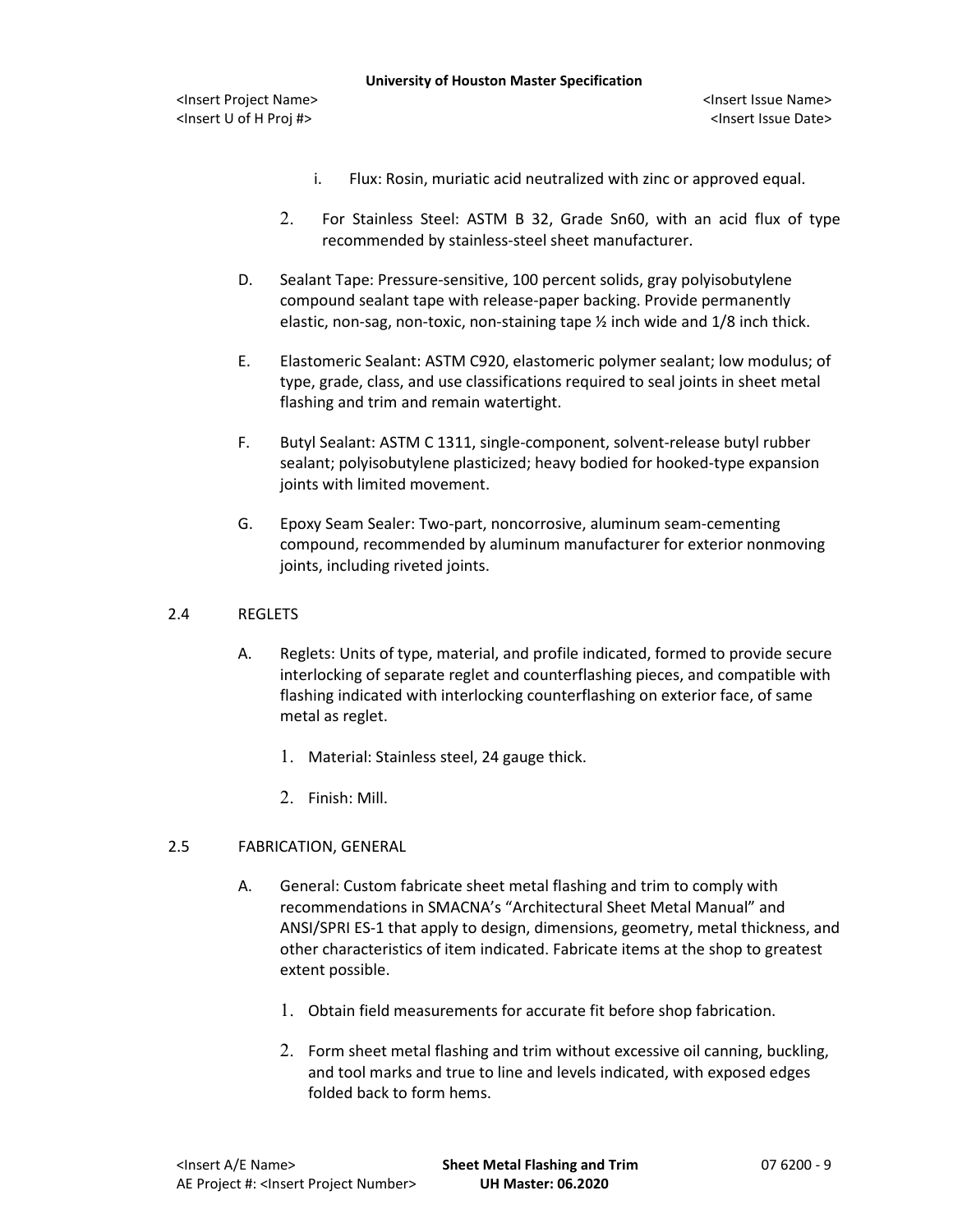- 3. Conceal fasteners and expansion provisions where possible. Exposed fasteners are not allowed on faces exposed to view.
- C. Sealed Joints: Form non-expansion but movable joints in metal to accommodate elastomeric sealant and in compliance with recommendations in SMACNA's Architectural Sheet Metal Manual.
- B. Expansion Provisions: Where lapped expansion provisions cannot be used, form expansion joints of intermeshing hooked flanges, not less than 1 inch deep, filled with butyl sealant concealed within joints.
- C. Fabricate cleats and attachment devices from same material as accessory being anchored or from compatible, noncorrosive metal.
- D. Seams: Fabricate nonmoving seams with flat-lock seams. Tin edges to be seamed, form seams, and solder.
- E. Seams: Fabricate nonmoving seams with flat-lock seams. Form seams and seal with elastomeric sealant unless otherwise recommended by sealant manufacturer for intended use. Rivet joints where necessary for strength.
- F. Seams for Aluminum: Fabricate nonmoving seams with flat-lock seams. Form seams and seal with epoxy seam sealer. Rivet joints where necessary for strength.

# 2.6 ROOF DRAINAGE SHEET METAL FABRICATIONS

- A. Hanging Gutters: Fabricate to cross section indicated, complete with end pieces, outlet tubes, and other accessories as required. Fabricate in minimum 96-inchlong sections. Furnish flat-stock gutter spacers and gutter brackets fabricated from same metal as gutters, of size recommended by SMACNA but not less than twice the gutter thickness. Fabricate expansion joints, expansion-joint covers, gutter bead reinforcing bars, and gutter accessories from same metal as gutters.
	- 1. Accessories: Wire ball downspout strainer.
	- 2. Fabricate from the following materials:
		- a. Aluminum: 0.032 inch thick
- B. Built-in Gutters: Fabricate to cross section indicated, with riveted and soldered joints, complete with end pieces, outlet tubes, and other special accessories as required. Fabricate in minimum 96-inch long sections. Fabricate expansion joints and accessories from same metal as gutters unless otherwise indicated.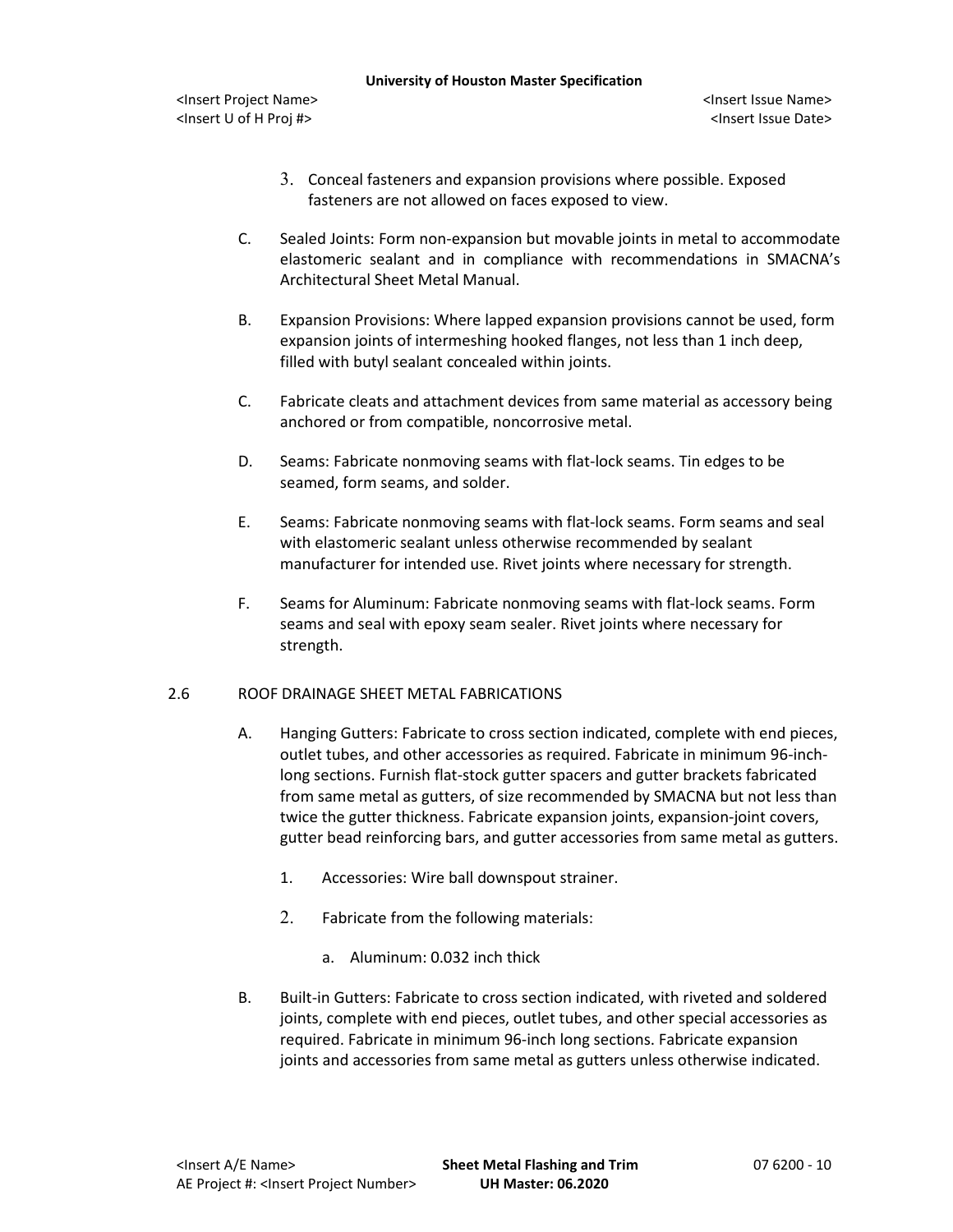- 1. Accessories: Wire ball downspout strainer.
- 2. Fabricate from the following materials:
	- a. Stainless Steel: 24 gauge thick.
- C. Downspouts: Fabricate downspouts complete with mitered elbows. Furnish with metal hangers, from same material as downspouts, and anchors.
	- 3. Hanger Style: Same profile as the Downspout.
	- 4. Fabricate from the following materials:
		- a. Aluminum: 0.032 inch thick.

D. Parapet Scuppers: Fabricate scuppers of dimensions required with closure flange trim to exterior, 4-inch-wide wall flanges to interior, and base extending 4 inches beyond cant or tapered strip into field of roof. Fasten gravel guard angles to base of scupper. Fabricate from the following materials:

1. Stainless Steel: 24 gauge thick.

E. Conductor Heads: Fabricate conductor heads with flanged back and stiffened top edge and of dimensions and shape indicated complete with outlet tubes, exterior flange trim and built-in overflows. Fabricate from the following materials:

- 1. Aluminum: 0.032 inch thick.
- F. Splash Pans: Fabricate from the following materials:
	- 1. Stainless Steel: 24 gauge thick.
- 2.7 LOW-SLOPE ROOF SHEET METAL FABRICATIONS
	- A. Roof-Edge Flashing (Gravel Stop) and Fascia Cap: Fabricate in minimum 96-inch long, but not exceeding 10-foot-long, sections. Furnish with 6-inch-wide, joint cover plates. Fabricate from the following materials:
		- 1. Aluminum: 0.050 inch thick.
	- B. Copings: Fabricate in minimum 96-inch-long, but not exceeding 10-foot-long, sections. Fabricate joint plates of same thickness as copings. Furnish with continuous cleats to support edge of external leg and drill elongated holes for fasteners on interior leg. Miter corners, seal and solder or weld watertight. Fabricate from the following materials: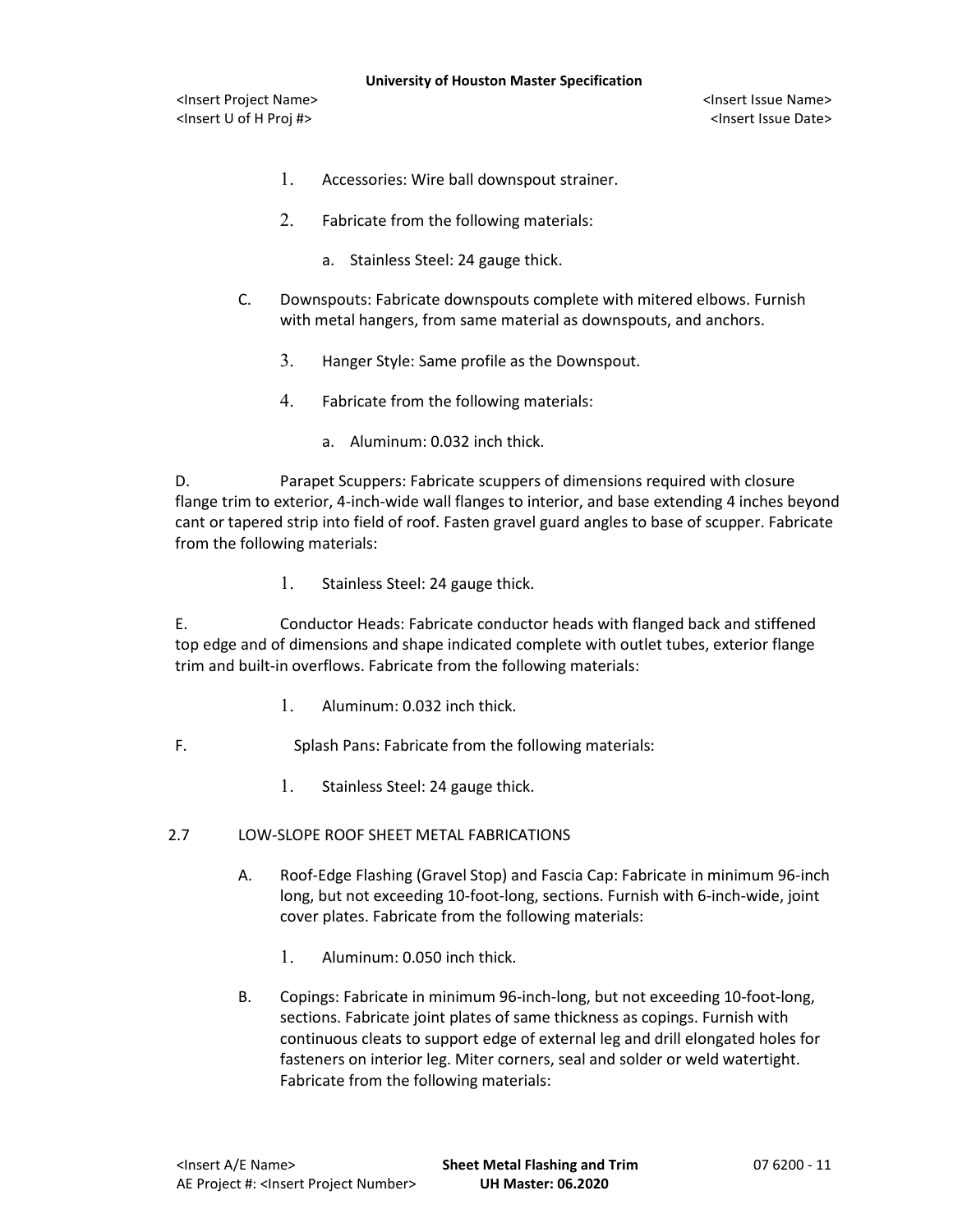- 1. Aluminum: 0.050 inch thick.
- C. Base Flashing: Fabricate from the following materials:
	- 1. Stainless Steel: 24 gauge.
- D. Counterflashing and Flashing Receivers: Fabricate from the following materials:
	- 1. Stainless Steel: 24 gauge.
- E. Roof-Penetration Flashing: Fabricate from the following materials:
	- 1. Stainless Steel: 24 gauge.

#### 2.8 STEEP-SLOPE ROOF SHEET METAL FABRICATIONS

- A. Apron, Step, Cricket, and Backer Flashing: Fabricate from the following materials:
	- 1. Aluminum: 0.032 inch thick.
- B. Valley Flashing: Fabricate from the following materials:
	- 1. Aluminum: 0.032 inch thick.
- C. Drip Edges: Fabricate from the following materials:
	- 1. Aluminum: 0.032 inch thick.
- D. Eave, Rake, Ridge, and Hip Flashing: Fabricate from the following materials:
	- 1. Aluminum: 0.032 inch thick.

### 2.9 WALL SHEET METAL FABRICATIONS

- A. Through-Wall Flashing: Fabricate continuous flashings in minimum 96-inch-long, but not exceeding 12-foot-long, sections, under copings, at shelf angles, and where indicated. Fabricate discontinuous lintel, sill, and similar flashing to extend 6 inches beyond each side of wall openings. Form with 2-inch high, end dams where flashing is discontinuous. Fabricate from the following materials:
	- 1. Type 316 Stainless Steel: 24 gauge.
- B. Opening Flashing in Frame Construction: Fabricate head, sill, jamb and similar flashings to extend to the sealant line of the wall openings. Form head and sill flashing with 2-inch-high, end dams. Fabricate from the following materials: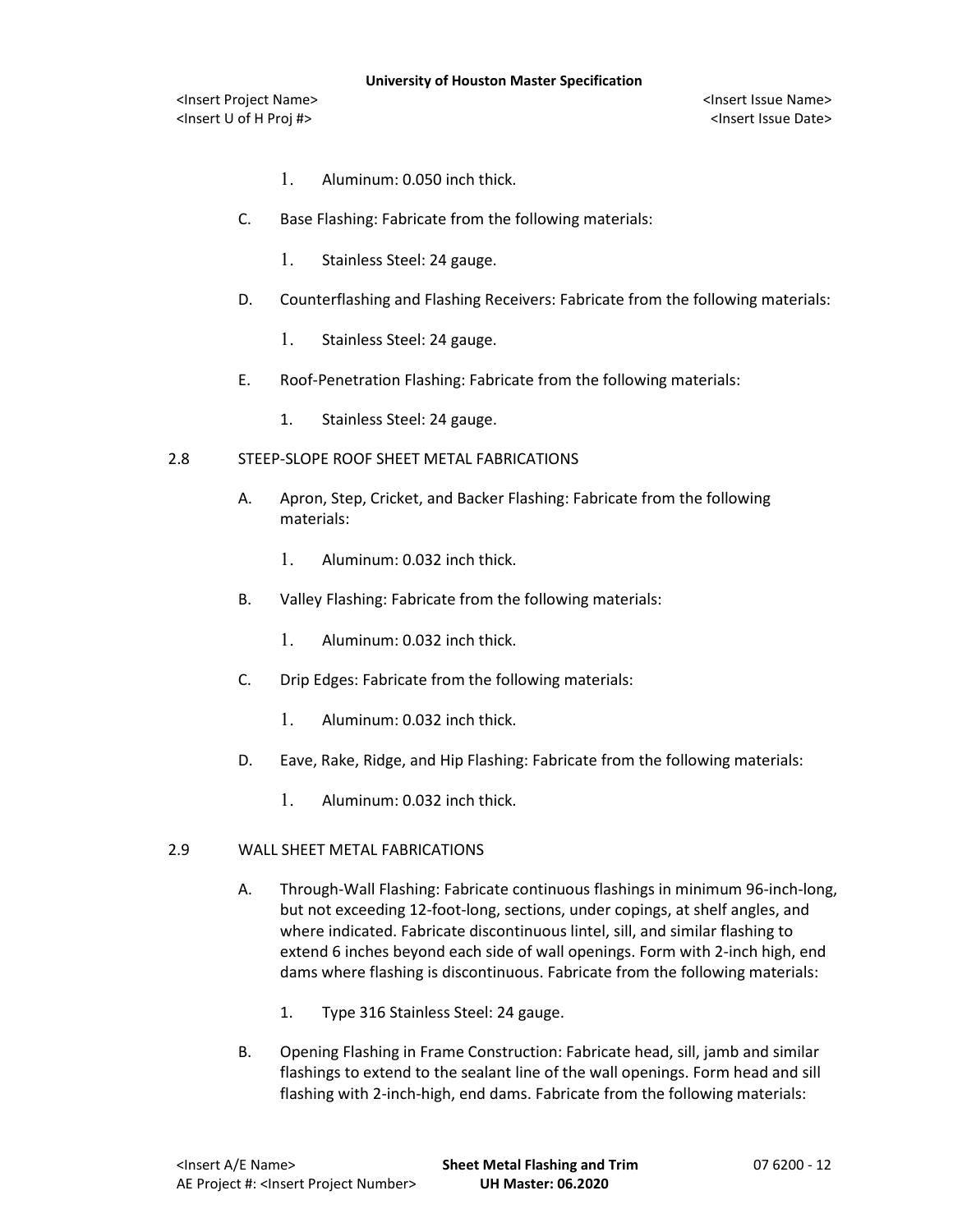- 1. Type 316 Stainless Steel: 24 gauge.
- C. Wall Expansion-Joint Cover: Fabricate from the following materials:
	- 1. Type 304 Stainless Steel: 24 gauge.

#### PART 3 - EXECUTION

#### 3.1 UNDERLAYMENT INSTALLATION

A. Self-Adhering Sheet Underlayment: Install self-adhering sheet underlayment, wrinkle free. Comply with temperature restrictions of underlayment manufacturer for installation; use primer rather than nails for installing underlayment at low temperatures. Apply in shingle fashion to shed water, with end laps of not less than 6 inches staggered 24 inches between courses. Overlap side edges not less than 3-1/2 inches. Roll laps with roller. Cover underlayment with final roof within 14 days.

### 3.2 INSTALLATION, GENERAL

- A. General: Install sheet-metal flashings and trim according to recommendations in SMACNA's Architectural Sheet Metal Manual and as indicated. Anchor sheet metal flashing and trim and other components of the Work securely in place, with provisions for thermal and structural movement so that completed sheet metal flashing and trim shall not rattle, leak or loosen and shall remain watertight. Use fasteners, solder, welding rods, protective coatings, separators, sealants and other miscellaneous items as required to complete sheet metal flashing and trim system.
	- 1. Install sheet metal flashing and trim true to line and levels indicated. Provide uniform, neat seams with minimum exposure of solder, welds, and sealant.
	- 2. Install sheet metal flashing and trim to fit substrates and to result in watertight performance. Verify shapes and dimensions of surfaces to be covered before fabricating sheet metal.
	- 3. Space cleats not more than 12 inches apart. Anchor each cleat with two fasteners. Bend tabs over fasteners.
	- 4. Install exposed sheet metal flashing and trim without excessive oil canning, buckling and tool marks.
	- 5. Install sealant tape where indicated.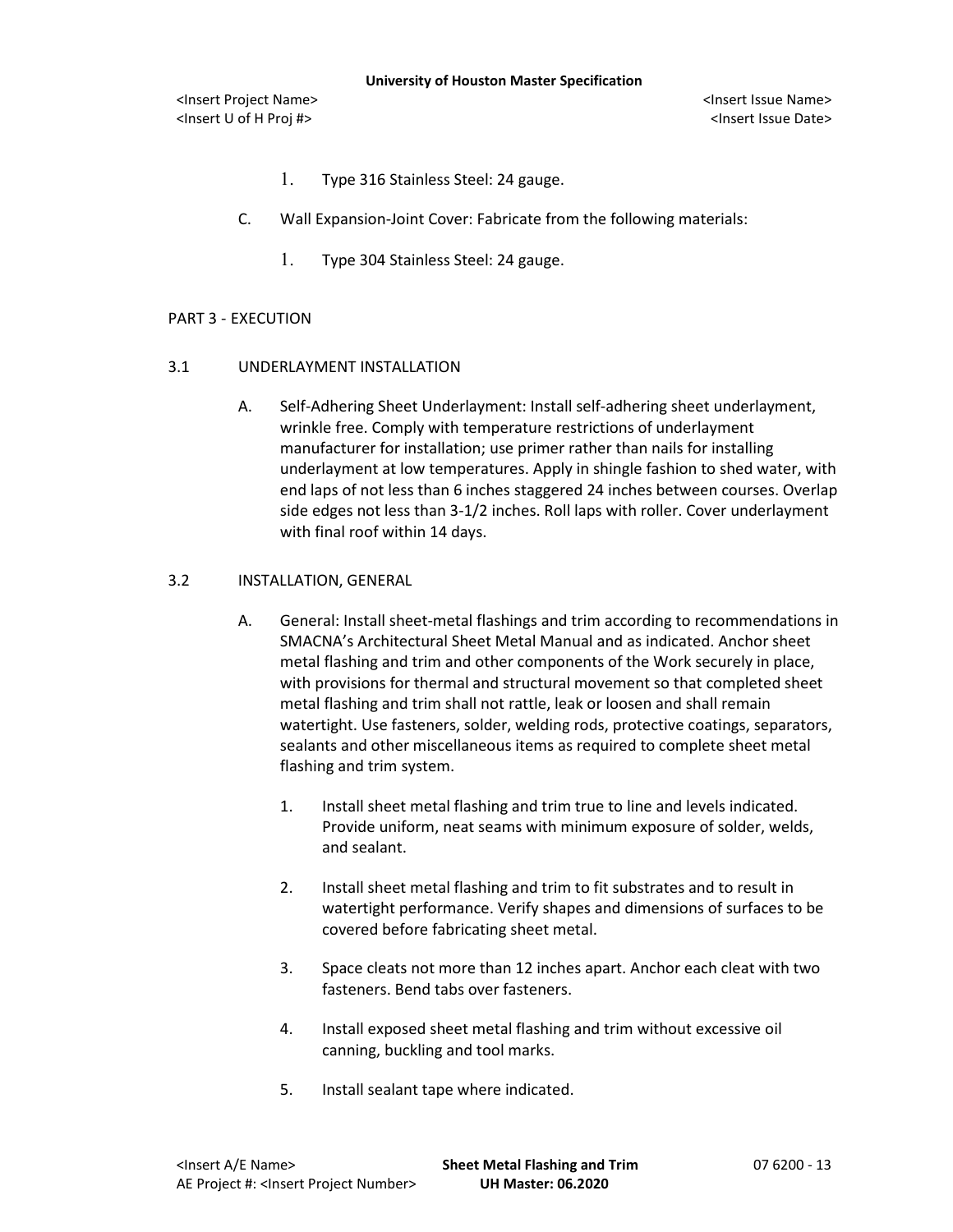- 6. Torch cutting of sheet metal flashing and trim is not permitted.
- B. Metal Protection: Where dissimilar metals will contact each other or corrosive substrates, protect against galvanic action by painting contact surfaces with bituminous coating or by other permanent separation as recommended by SMACNA.
	- 1. Underlayment: Where installing metal flashing directly on cementitious or wood substrates, install a course of felt underlayment and over with a slip sheet or install a course of polyethylene sheet.
- C. Expansion Provisions: Provide for thermal expansion of exposed flashing and trim. Space movement joints at a maximum of 10 feet with no joints allowed within 24 inches of corner of intersection. Where lapped expansion provisions cannot be used or would not be sufficiently watertight, form expansion joints of intermeshing hooked flanges, not less than 1 inch deep, filled with sealant concealed within joints.
- D. Fastener Sizes: Use fasteners of sizes that will penetrate wood sheathing not less than 1-1/4 inches for nails and not less than ¾ inch for wood screws and for metal decking not less than recommended by fastener manufacturer to achieve maximum pull-out resistance.
- E. Seal joints as shown and as required for watertight construction.
- F. Soldered Joints: Clean surfaces to be soldered, removing oils and foreign matter. Pre-tin edges of sheets to be soldered to a width of 1-1/2 inches, except reduce pre-tinning where pre-tinned surface would show in completed Work.
	- 1. Do not solder aluminum sheet.
	- 2. Do not use torches for soldering. Heat surfaces to receive solder and flow solder into joint. Fill joint completely. Completely remove flux and spatter from exposed surfaces.
	- 3. Stainless-Steel Soldering: Tin edges of uncoated sheets using solder recommended for stainless steel and acid flux. Promptly remove acid flux residue from metal after tinning and soldering. Comply with solder manufacturer's recommended methods for cleaning and neutralization.
	- 4. Copper Soldering: Tin edges of uncoated copper sheets using solder for copper.
- G. Rivets: Rivet joints in uncoated aluminum where indicated and where necessary for strength.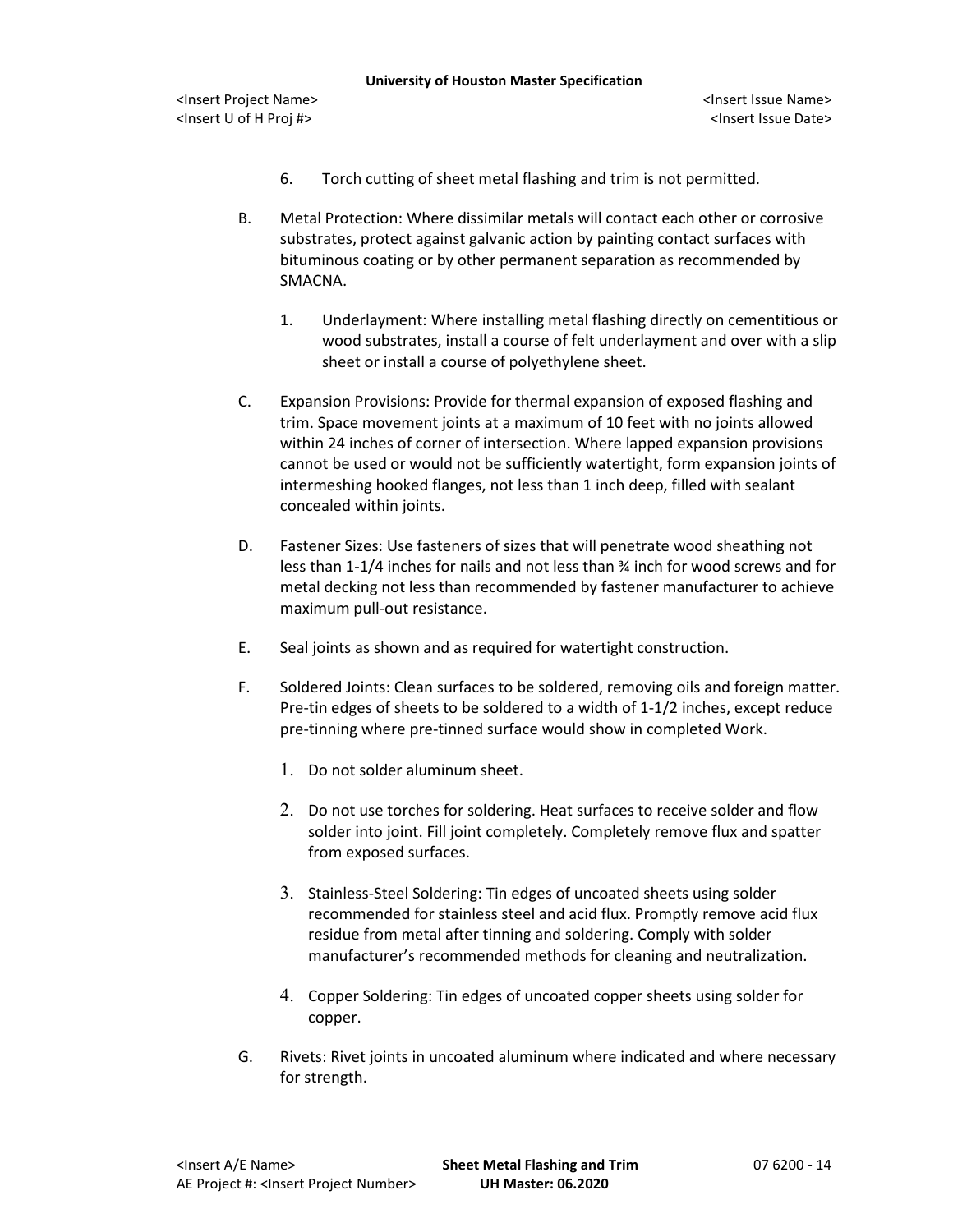**University of Houston Master Specification**

<Insert Project Name> <Insert Issue Name> <Insert U of H Proj #> <Insert Issue Date>

# 3.3 ROOF DRAINAGE SYSTEM INSTALLATION

- A. General: Install sheet metal roof drainage items to produce complete roof drainage system according to SMACNA recommendations and as indicated. Coordinate installation of roof perimeter flashing with installation of roof drainage system.
- B. Hanging Gutters: Join sections with riveted and soldered joints or with lapped joints sealed with butyl sealant. Provide for thermal expansion. Attach gutters at eave or fascia to firmly anchored twisted straps spaced not more than 36 inches apart. Provide end closures and seal watertight with sealant. Slope to downspouts.
	- 1. Install gutter with expansion joints with caps at locations indicated, but not exceeding 50 feet apart. Install expansion-joint caps.
	- 2. Install continuous gutter screens on gutters with noncorrosive fasteners, removable for cleaning gutters.
- C. Built-in Gutters: Join sections with riveted and soldered or lapped joints sealed with sealant. Provide end closures and seal watertight with sealant.
	- 1. Install self-adhering sheet underlayment layer in built-in gutter trough and extend to drip edge at eaves and under felt underlayment on roof sheathing. Lap sides a minimum of 2 inches over underlying course. Lap ends a minimum of 4 inches. Stagger end laps between succeeding courses at least 72 inches. Fasten with roofing nails.
	- 2. Install gutter with expansion joints at locations indicated, but not exceeding 50 feet apart. Install expansion-joint caps.
- D. Downspouts: Join sections with 1-1/2-inch telescoping joints. Provide hangers with fasteners designed to hold downspouts securely 1 inch away from walls. Locate hangers at top and bottom and spaced approximately 60 inches in between.
- E. Splash Pans: Install where downspouts discharge on low-slope roofs. Set in adhesive material compatible with the roofing.
- F. Parapet Scuppers: Install scuppers where indicated through parapet. Continuously support scupper, set to correct elevation, and seal flanges to interior wall face, over cants or tapered edge strips, and under roofing membrane.
- G. Conductor Heads: Anchor securely to wall with elevation of conductor head rim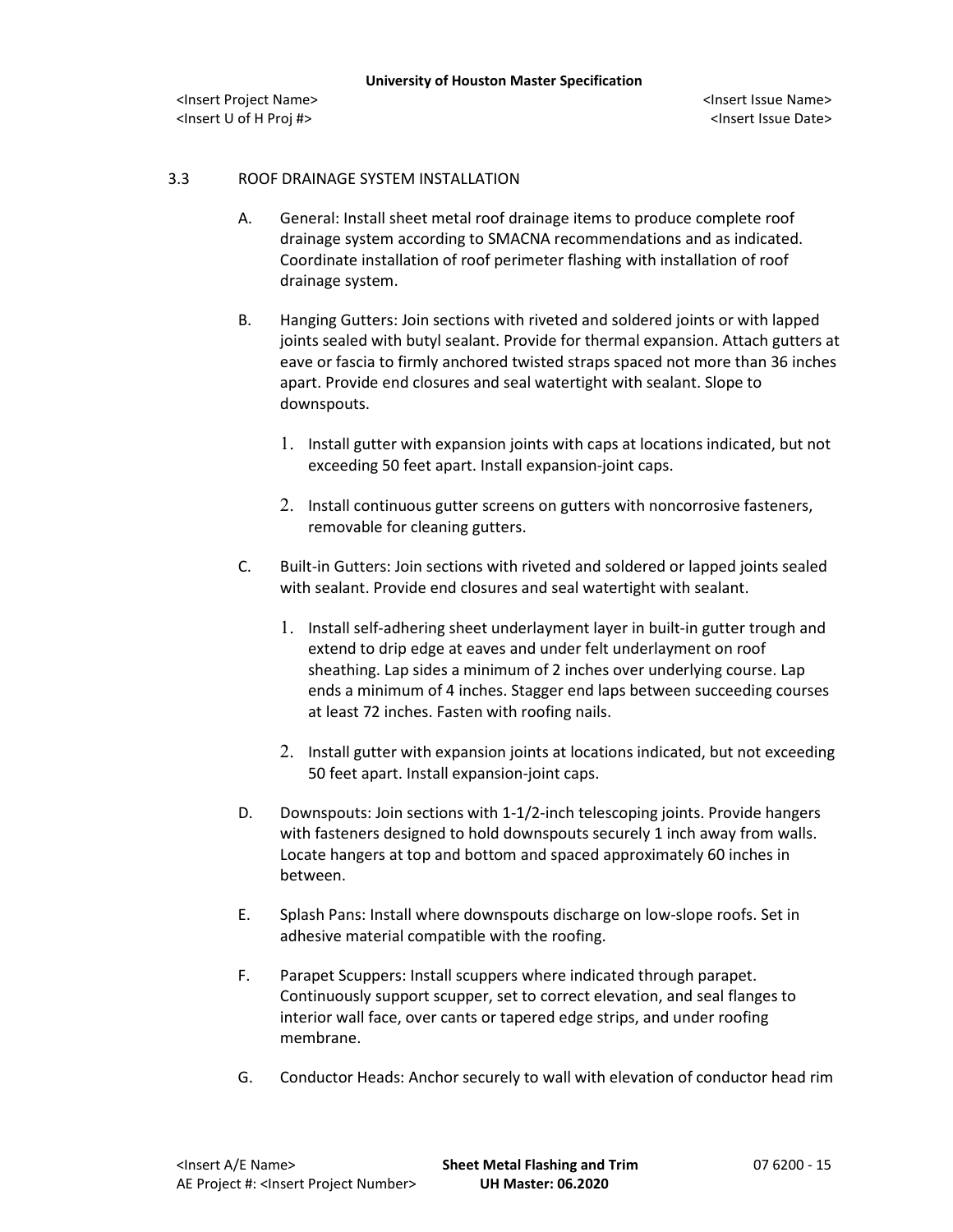1 inch below scupper or gutter discharge.

H. Expansion-Joint Covers: Install expansion-joint covers at locations and of configuration indicated. Lap joints a minimum of 4 inches in direction of water flow.

# 3.4 ROOF FLASHING INSTALLATION

- A. General: Install sheet metal flashing and trim to comply with performance requirements, sheet metal manufacturer's written installation instructions, and SMACNA's "Architectural Sheet Metal Manual." Provide concealed fasteners where possible, set units true to line and level as indicated. Install work with laps, joints and seams that will be permanently watertight and weather resistant.
- B. Roof Edge Flashing: Anchor to resist uplift and outward forces according to recommendations in SMACNA's "Architectural Sheet Metal Manual" and as indicated. Interlock bottom edge of roof edge flashing with continuous cleat anchored to substrate at staggered 3-inch centers.
- C. Copings: Anchor to resist uplift and outward forces according to recommendations in SMACNA's "Architectural Sheet Metal Manual" and as indicated.
	- 1. Interlock exterior bottom edge of coping with continuous cleat anchored to substrate at 16-inch centers.
	- 2. Anchor interior leg of coping with washers and screw fasteners through slotted holes and 24-inch centers.
- D. Pipe or Post Counterflashing: Install counterflashing umbrella with close-fitting collar with top edge flared for elastomeric sealant, extending a minimum of 4 inches over base flashing. Install stainless-steel draw band and tighten.
- E. Counterflashing: Coordinate installation of counterflashing with installation of base flashing. Insert counterflashing in reglets or receivers and fit tightly to base flashing. Extend counterflashing 4 inches over base flashing. Lap counterflashing joints a minimum of 4 inches and bed with butyl sealant.
- F. Roof-Penetration Flashing: Coordinate installation of roof-penetration flashing with installation of roofing and other items penetrating roof. Seal with butyl sealant and clamp flashing to pipes that penetrate roof.

#### 3.5 WALL FLASHING INSTALLATION